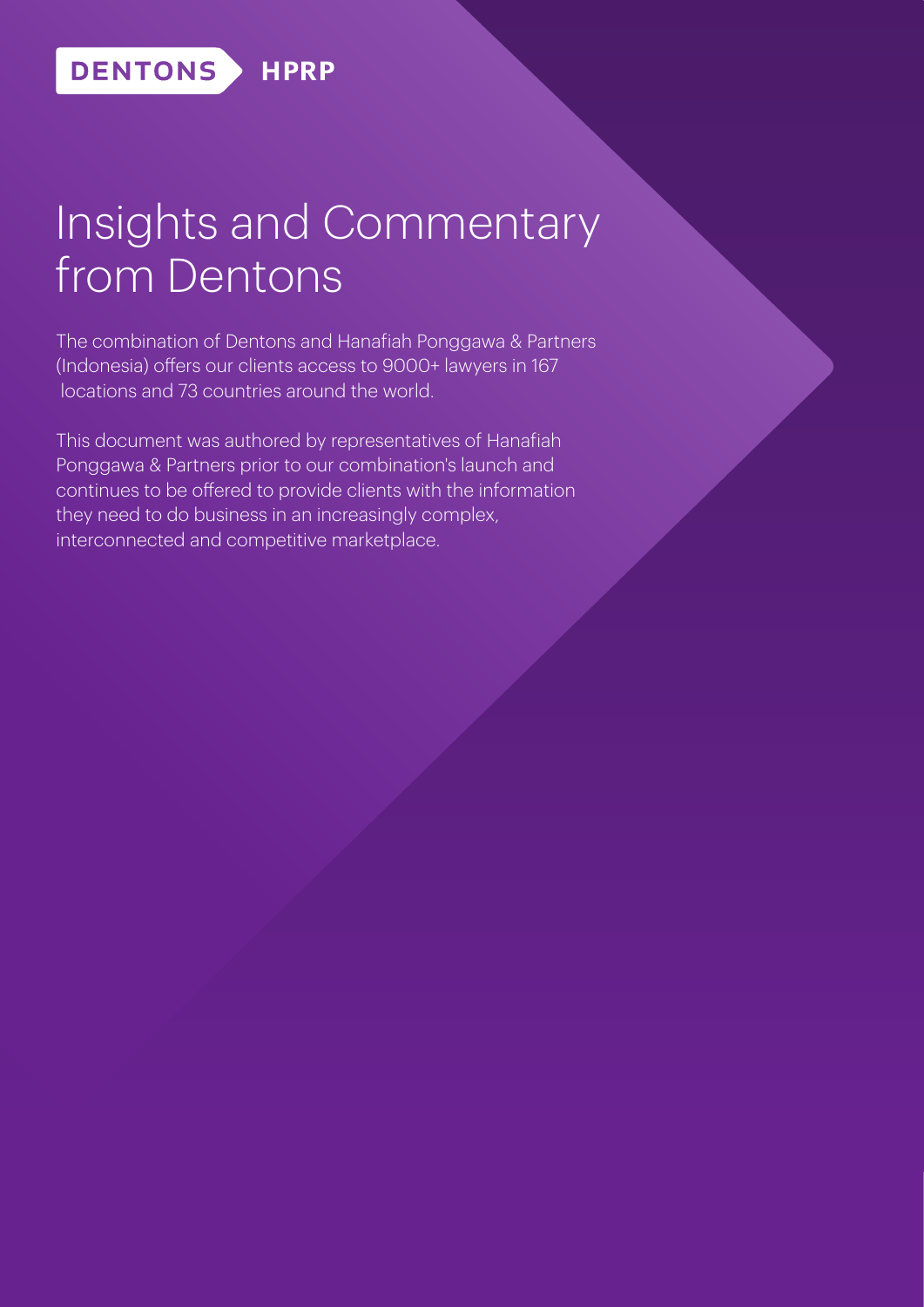## **HPRP | Lawyers**

Hanafiah Ponggawa & Partners

### THE CAPPING OF COAL SALE PRICE FOR THE SUPPLY OF ELECTRICITY FOR THE PUBLIC INTEREST UP TO 2019 BY THE MINISTER OF ENERGY AND MINERAL RESOURCES

**HPRP** | Lawyers #CoalSalePrice **#EnergyandMineral** #ElectricitySupply **#PowerPlant** 

The Minister of Energy and Mineral Resources ("MEMR") promulgated MEMR Decree No. 1395 K/30/MEM/2018 on 9 March 2018 concerning the Coal Sale Price for the Supply of Electricity for the Public Interest ("MEMR 1395"). MEMR 1395 has been amended by the promulgation of the MEMR Decree No. 1410K/30/MEM/2018 on 12 March 2018 ("MEMR 1410") ("MEMR Decrees").

#### **Background**

The Indonesia's Coal Reference Price ("HBA") continued to rise in 2018. In fact, in March 2018 the HBA reached USD 101.86 per metric ton. Though the HBA has decreased to USD 94.75 per metric ton this April 2018, it is still higher than the last year's average HBA, which was USD 85.90 per metric ton. This fluctuation of HBA affects the production costs PLN has to bear in supplying electricity for public interest. The fact that most of the domestic electricity supply is generated by the coal-fired power plants and the decision of the Government not to raise the electricity rates until the end of 2019 might, theoretically, make the situation harder for PLN, especially in financial terms.

In these circumstances, PLN has proposed to the Government to immediately determine a ceiling for the coal sale price, specifically for a coal for the supply of electricity for the public interest in Indonesia. PLN suggests the price be capped between a price floor of USD 60 per metric ton and a ceiling of USD 70 per metric ton. Speaking from the perspective of coal supplier, the Indonesia Coal Mining Association (Asosiasi Pertambangan Batubara Indonesia (APBI)), on the other hand, has suggested that if the coal sale price has to be capped, it should be capped at USD 85 per metric ton.

Although, the fundamental of setting the suggested capped price still need to be further explored.

MEMR then took action by issuing MEMR 1395, capping the coal sale price for the supply of electricity for the public interest at USD 70 per metric ton, which was intended to be applied retroactively from January 2018, but this was later amended by MEMR 1410, which changed it to be non-retroactively applicable from the date of its enactment, i.e. from 12 March 2018.

#### Highlights of the MEMR Decrees

The MEMR Decrees mainly provide as follows:

- Under the MEMR Decrees, MEMR sets a ceiling for the coal sale price for the supply of public electricity at USD 70 per metric ton free on board (FOB), specifying coal in the calories of 6,322kcal/kg GAR, total moisture 8%, total Sulphur 0.8%, and ash 15%.
- MEMR also provides formulas to calculate the coal sale price for selling coal with specifications which differ from those mentioned above. If the prevailing HBA is equal to or greater than USD 70, the price is calculated by referring to the USD 70. Otherwise, if the HBA is lower than USD 70, the calculation refers to the prevailing HBA.

1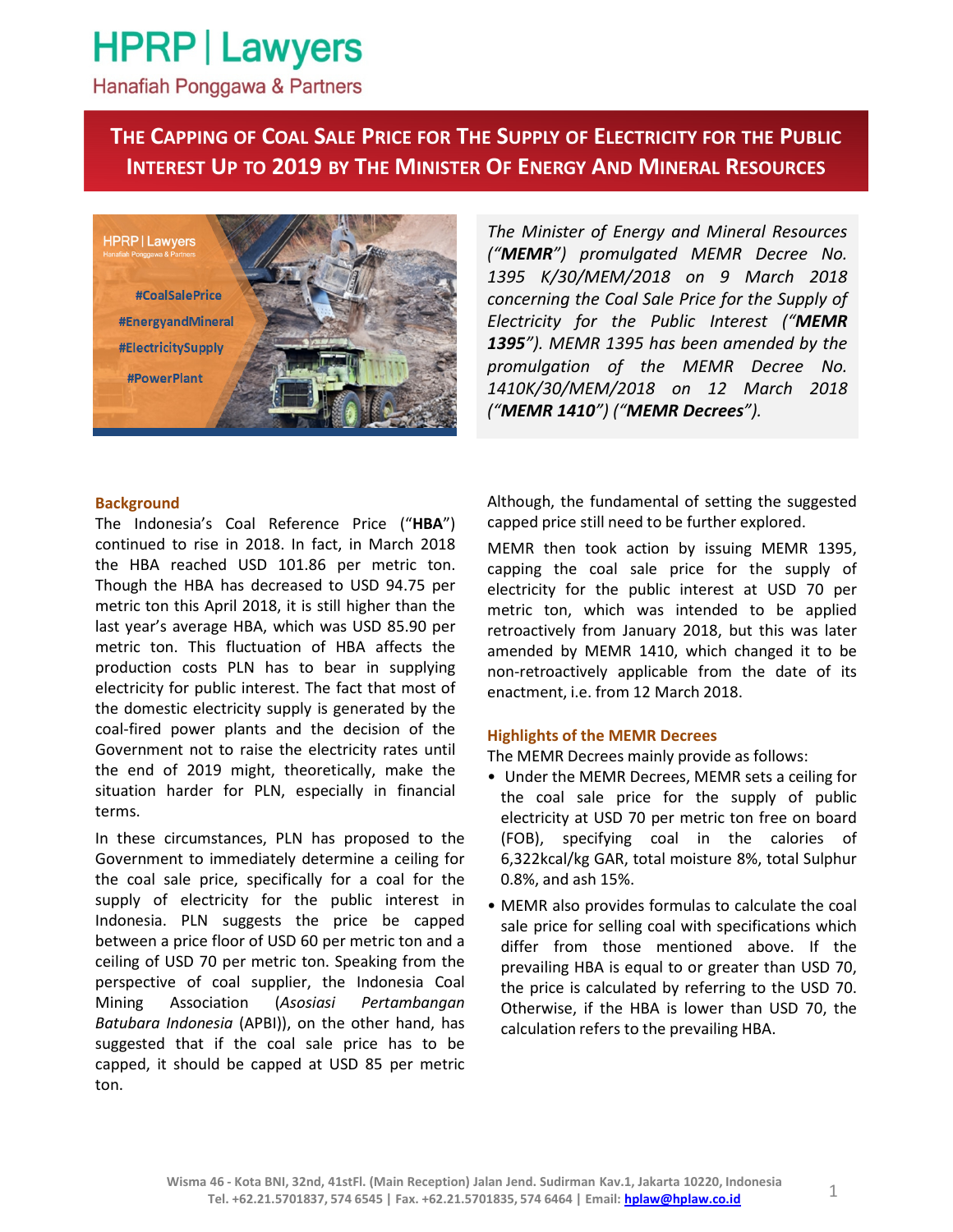### **HPRP | Lawyers**

Hanafiah Ponggawa & Partners

- Under the MEMR Decrees, if the HBA is equal to or higher than USD 70 per metric ton, the calculation of the amount of royalty to be paid to the Government refers to the actual coal sale price (Harga Jual). Otherwise, the calculation refers to the Indonesian Coal Benchmark Price (HPB).
- Another important point in the MEMR Decrees is that The Government will grant local coal producers with an incentive in the form of a 10% increase of production for the fulfillment of the domestic market obligation, as stated in the MEMR Decree No. 23 K/30/MEM/2018 ("DMO"). Under the decree, a local coal supplier is required to allocate at least 25% of the total production to the domestic market before being permitted to export.
- The abovementioned coal sale price applies only for a maximum sale volume of 100 million metric tons per year.
- The MEMR has been in force since 12 March and will be valid until the end of 2019.

#### Issues and Implications of the MEMR Decrees

The capped coal sale price set out in the MEMR Decrees is said to be applicable only for the coal for supply of electricity for the public interest. However, the scope of the "electricity for the public interest" in the MEMR Decrees is still unclear, as it has not been clearly defined.

If we refer to Law No. 30 of 2009 concerning Electricity, we can interpret that "electricity for the public interest" is the electricity generated by the holder of an electricity supplier license ("IUPTL"), which is PLN and the IPPs which hold the IUPTL. This issue must be clarified by MEMR to give clarity for the PLN and the IPPs in doing their business and to ensure the national interest so that the supply of the "electricity for the public interest" is satisfied.

Notwithstanding the above, the enactment of the MEMR Decrees may also reduce the profits obtained by coal suppliers from the increase in the HBA, as the coal sale price is now capped at a maximum of USD 70 per metric ton.

Thus, local coal producers, specifically those focusing on supplying domestic coal needs, have to clearly understand the impact of the new coal sale price set for their coal sales and have to come up with a new strategy to face losses that they might suffer from the enactment of the MEMR Decrees. However, as local coal producers prepare a strategy, PLN and IPP must also be prepared for the impact of the strategies that may be adopted by the local coal producers.

For instance, it is possible that a local coal producer will decide to cover the losses suffered from domestic sales by reducing the volume of coal supplied to the domestic market to an amount sufficient for the fulfillment of DMO and export the rest of the total production. This is supported by the fact that in merely fulfilling the DMO, a local coal supplier is entitled to the incentive in the form of 10% increase in the production capacity which can be exported to obtain additional profit.

As a result, the supply of coal to the domestic market, especially to PLN and the IPPs for the purpose of supply of electricity for the public interest, may decrease. Meanwhile, Indonesia is now in the midst of the program of 35,000 MW, a program initiated by the President of the Republic of Indonesia to fulfill the electricity needs of people in Indonesia from Sabang to Merauke up to 2019 by constructing more power plants reaching a capacity of 35,000 Megawatt. This program will probably require a greater supply of coal for additional coal-fired power plants. It may hinder PLN and the IPPs in realizing the 35,000 Megawatt program and both PLN and the IPPs have to be ready for this.

Further, the MEMR Decrees provide that the cap for the coal sale price thereunder only applies to a maximum sale volume of 100 million metric ton per year and for a period up to 2019. It does not provide further cap on the coal sale price applicable in the event that the sales volume reaches 100 million metric tons before the end of any year or, when the validity period expires, to anticipate the possibility of no regulation being enacted by MEMR for the period following 2019.

2